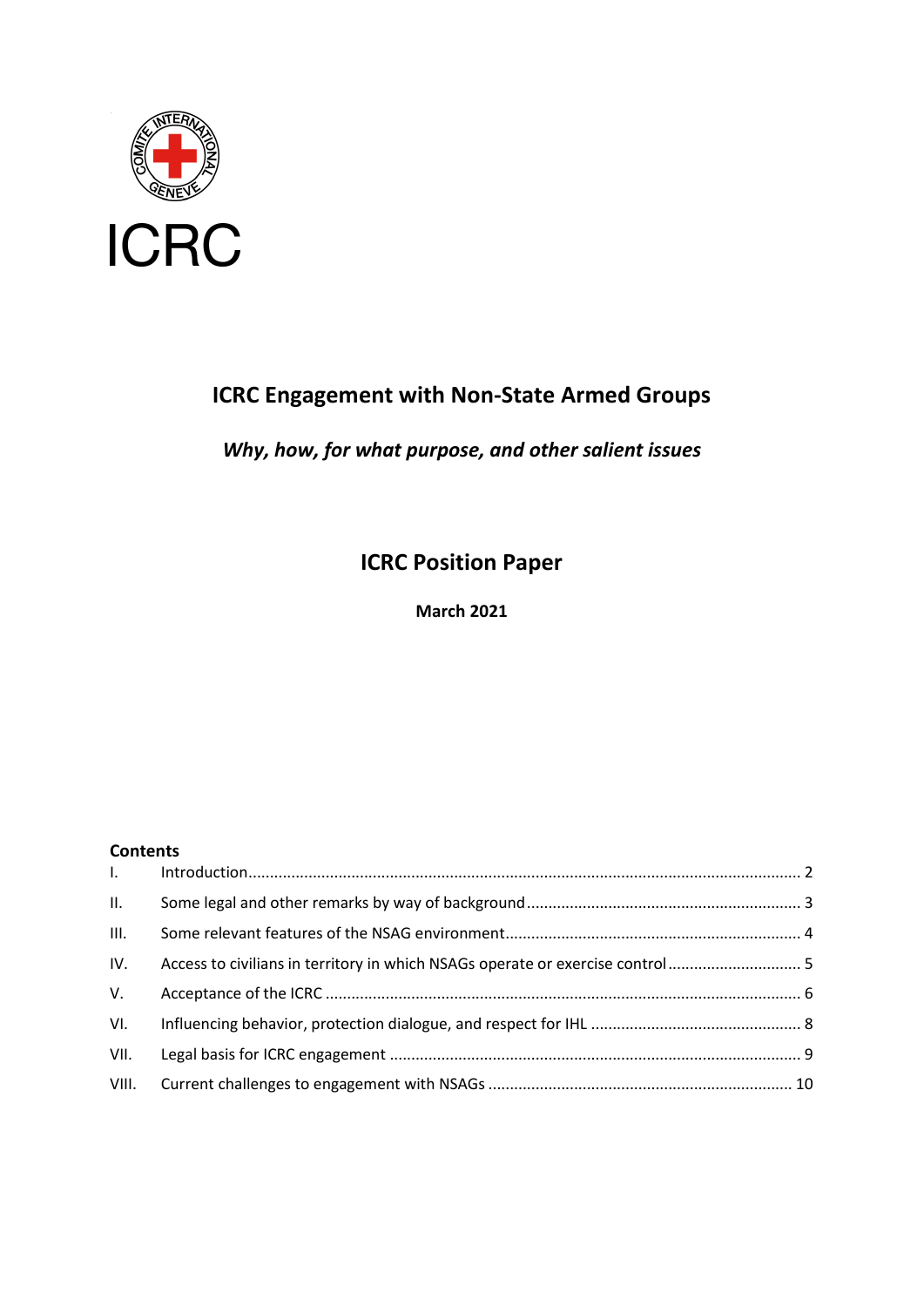## <span id="page-1-0"></span>**I. Introduction**

Humanitarian engagement with armed groups, including non-State armed groups (NSAGs) has long been a defining feature of the ICRC's work. In today's challenging environment, the organization must more than ever continue to seek and engage in direct contacts and dialogue with armed groups in order to alleviate the suffering of persons affected by non-international armed conflicts (NIACs) and situations falling below that threshold, i.e. other situations of violence.

Through its neutral and confidential work, the ICRC has been able to achieve tangible results. Examples include, but are not limited to, providing life-saving assistance to persons living in areas controlled by armed groups; supporting health-care facilities that treat the sick and wounded in such areas; ensuring that the basic needs of detainees are met; and strengthening groups' knowledge of and respect for the applicable legal framework.

The ICRC's operational approach is necessarily broad given that its mandate encompasses both NIACs and situations falling below that threshold. The term "armed group" denotes a group that is not recognized as a State but has the capacity to cause violence that is of humanitarian concern. It includes a wide range of groups with varying goals, structures, doctrines, funding sources, military capacity, and degree of territorial control. Included in this broad operational category are NSAGs, which qualify as a party to a NIAC and are therefore bound by IHL.

In 2020, for its internal purposes and relying on the purely operational definition, the ICRC identified 614 armed groups of humanitarian concern to the organization globally. Out of this totality, 296 armed groups were located in Africa (about half the number), and 132 in the Middle East. The ICRC had contact with 465 armed groups or 75 percent of the total number. It engages with more armed groups than any other humanitarian organization in the world, both in terms of the number of groups and the extent of interaction with them. In the ICRC's estimate, between 60 to 80 million people live under the direct State-like governance of armed groups. Such governance can relate to a range of issues, from providing health care, to taxing the population, or dispensing criminal justice, to name a few. Access to the populations involved and responding to their needs presents enormous operational and other challenges.

It should be stressed that the only reason an armed group may become of concern to the ICRC and the primary reason for the organization possibly seeking engagement with it are the potential adverse effects of a group's actions on populations and persons. *Simply put, the ICRC's engagement with armed groups is a matter of humanitarian necessity. Engagement is indispensable if the organization is to carry out its humanitarian activities aimed at alleviating the suffering of people in need:*

*-* Engagement is, *first,* a precondition for the ICRC's safe access to populations and persons affected by a NIAC or other situation of violence who may be in need of protection and assistance while located in a territory in which an armed group operates or which it controls.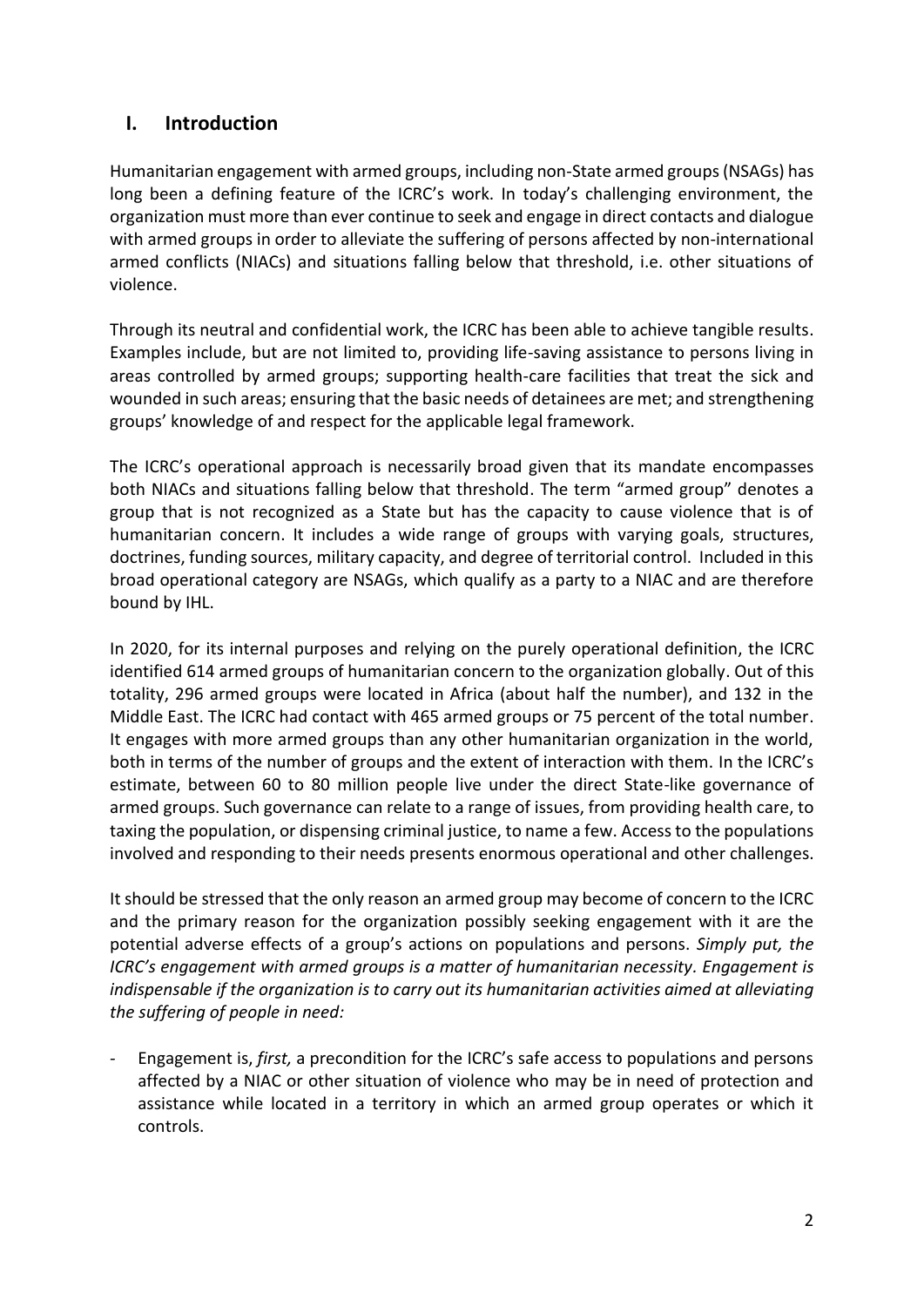- *- Second*, engagement is essential to ensuring that an armed group understands and accepts the ICRC as an independent, neutral and impartial humanitarian organization and enables it to perform its humanitarian tasks in safety.
- *- Third*, engagement is a prerequisite for promoting IHL and other relevant legal frameworks as a means of ensuring respect for the law and thus preventing/alleviating the suffering of the victims of NIACs and other situations of violence.
- *- Fourth*, it should be recalled that the ICRC is the only impartial humanitarian organization explicitly mentioned in the 1949 Geneva Conventions as an example of an organization that may offer its services to the parties to a NIAC, including NSAGs.

After brief legal and other remarks on the contemporary NSAG environment, this paper further elaborates the main reasons, outlined above, for the ICRC's engagement with NSAGs. It concludes by recalling some of the challenges to such engagement.

# <span id="page-2-0"></span>**II. Some legal and other remarks by way of background**

Armed conflicts involving non-State armed groups are not new. Examples, among others, include the American and Spanish civil wars in the  $19<sup>th</sup>$  and  $20<sup>th</sup>$  centuries, the protracted conflicts in Colombia and Sri Lanka spanning several decades of the latter, and the presentday violence in the Middle East and the Sahel. What is new, relatively speaking, is that this type of armed conflict - NIAC - has become by far the most prevalent today. It is characterized by significant civilian suffering and thus an increased need for rapid and multifaceted humanitarian responses.

Non-international armed conflicts are those waged between a State's armed forces and one or more non-State armed groups.<sup>1</sup> This is in distinction to international armed conflicts, or IACs, which involve only States. A NIAC may also be waged among non-State armed groups only. This type of armed conflict is not necessarily defined by the territory in which it takes place, but rather by the nature of the parties, one of which must be a non-State armed group. In the last two decades there have been a range of conflicts in which one or more "supporting" States have fought alongside the armed forces of a "host" State against one or more non-State armed groups in its territory (e.g., Afghanistan, Iraq, Mali). These conflicts have likewise been deemed NIACs having a "extraterritorial" element.

It is generally accepted that for a situation of violence to be classified as a NIAC two conditions must be met: clashes between the parties must be of an intensity that amounts to *hostilities*, and the non-State armed group must be sufficiently *organized* to constitute a "party" to the armed conflict.<sup>2</sup> Both the law and practice indicate that "situations of internal disturbances and tensions, such as riots, isolated and sporadic acts of violence and other acts of a similar nature<sup>"3</sup> are not considered armed conflicts. Determining if and when a particular situation of violence has reached the threshold of a NIAC is not an easy task. It depends primarily on a

<sup>&</sup>lt;sup>1</sup> [IHL and the Challenge of Contemporary Armed Conflicts,](https://www.icrc.org/en/doc/resources/documents/report/31-international-conference-ihl-challenges-report-2011-10-31.htm) ICRC Report, 2011, p. 8.

 $<sup>2</sup>$  Idem.</sup>

<sup>&</sup>lt;sup>3</sup> Additional Protocol II of 1977 to the Four Geneva Conventions of 1949, Article 1(2).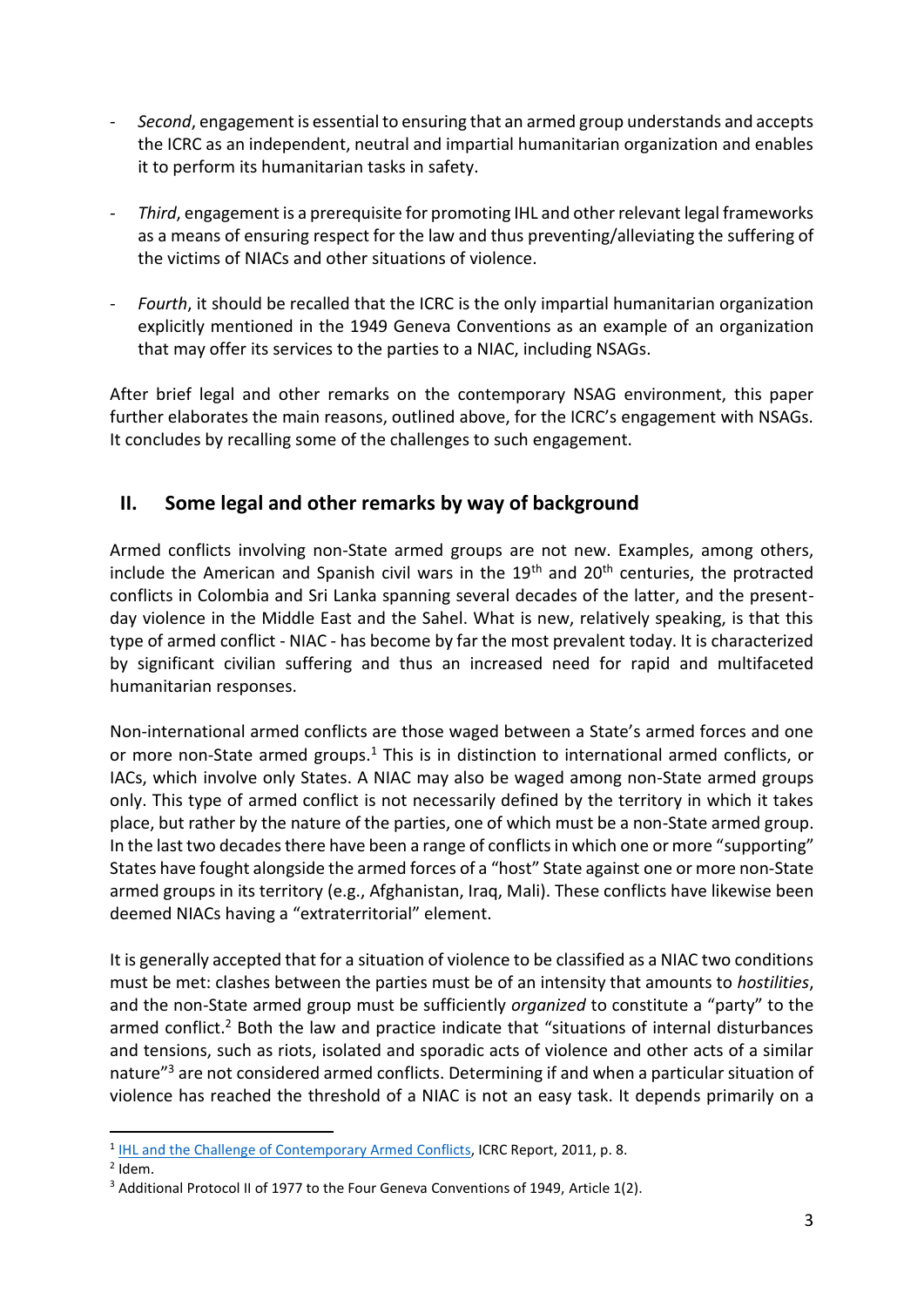solid grasp of the facts on the ground and their analysis against the requisite legal conditions for a NIAC classification.

There is no body at the international level mandated to pronounce on the existence, or not, of a NIAC (or international armed conflict, IAC) in a given case. Like other actors, the ICRC engages in its own analysis. The organization's aim in undertaking a classification is to establish the relevant legal framework as a guide for its operational, protection and other humanitarian responses.

### <span id="page-3-0"></span>**III. Some relevant features of the NSAG environment**

The number of non-international armed conflicts has more than doubled since the early 2000s - from fewer than 30 to over 70.<sup>4</sup> A parallel feature of this changing geopolitical landscape has been the proliferation of non-State armed groups. In some of the most complex recent conflicts analysts have observed a multitude of NSAGs engaging in armed violence. Their size, structure and capabilities vary widely. While large groups with centralized and well-defined command and control structures continue to arise and exist, other groups are decentralized in structure and operate in fluid alliances. The motivation for violence of these myriad armed actors is an overlay of political, religious, economic, and other interests. The fragmentation of longstanding NSAGs into smaller "splinters" due to internal divisions among members may also be said to contribute to the general trend of NSAG proliferation.

The current armed conflict map is further marked by a considerable number of States intervening, or assisting, in armed conflicts abroad, in particular in the Middle East and on the African continent. This has led to an increasingly dense and global web of interactions between allied States' militaries but also, of relevance to the purpose of this paper, to alliances between the armed forces of States and NSAGs. These - sometimes two-way - support relationships take various forms and involve a variety of points of common interest, constituting a relatively new phenomenon, especially in terms of scope. NSAGs also engage in varying degrees of coordination among themselves, forming loose coalitions. The practical, legal, policy and other consequences arising from such interactions are evidently complex and are beginning to be explored in more detail, including by the ICRC.

In this context it should be noted that a significant portion of today's conflicts involve selfdescribed jihadi groups: half of all States experiencing a NIAC on their territory are affected by conflicts involving jihadi groups. Moreover, the great majority of foreign interventions are directed against such groups.

<sup>4</sup> The Roots of Restraint in War, ICRC Report, 2018, available at: [https://www.icrc.org/en/publication/roots](https://www.icrc.org/en/publication/roots-restraint-war)[restraint-war.](https://www.icrc.org/en/publication/roots-restraint-war)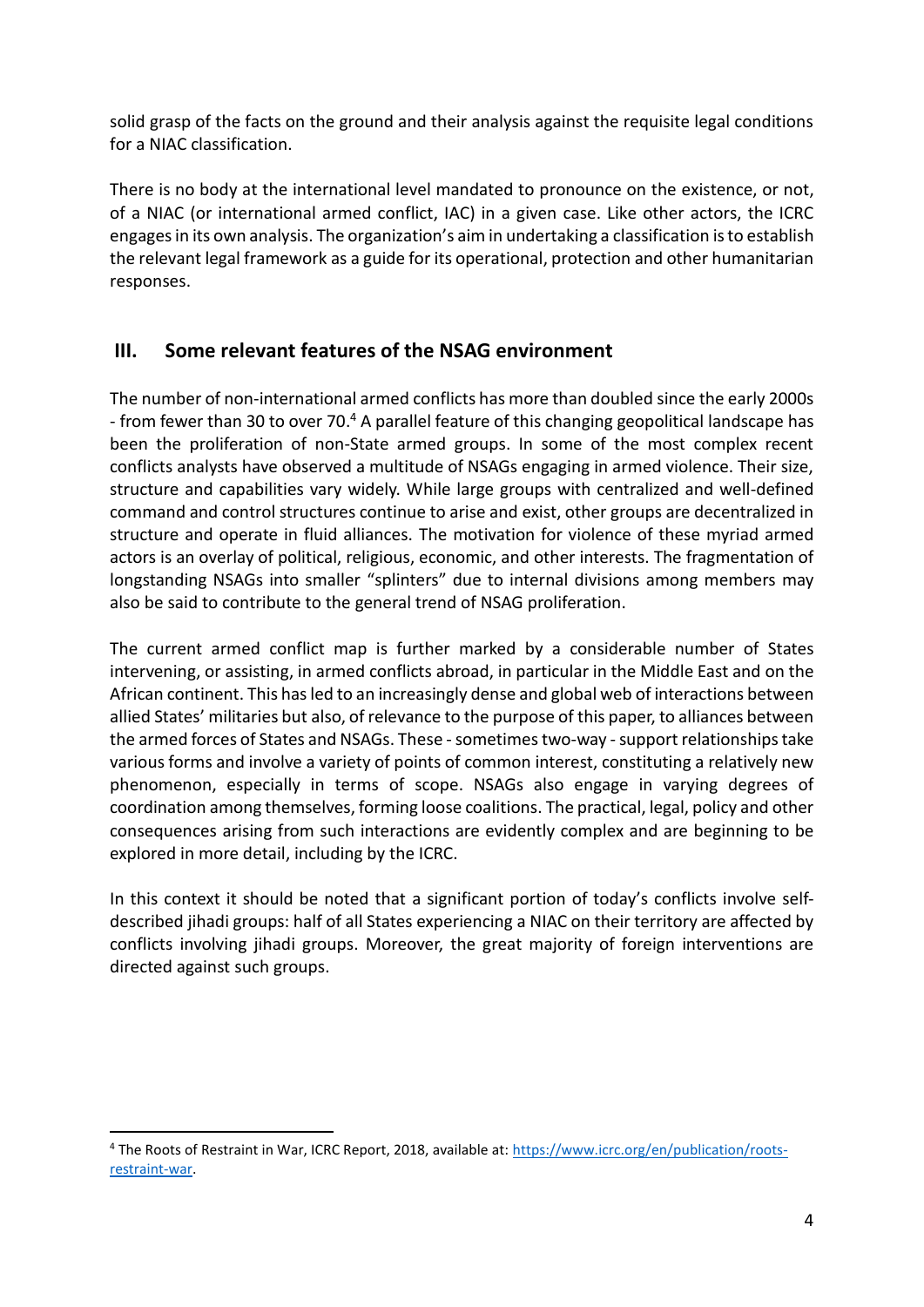## <span id="page-4-0"></span>**IV. Access to civilians in territory in which NSAGs operate or exercise control**

As may be observed daily, the devastation and suffering caused by armed conflicts and exacerbated by behavior contrary to IHL and other bodies of law is primarily borne by civilians. Civilians are directly attacked and killed, their houses and livelihoods are destroyed, they suffer from starvation and lack of health care, and children are often left without education and also recruited into fighting forces. Detainees are harshly treated, and families are displaced or otherwise torn apart, unable to connect with each other and loved ones. Sexual violence is frequent. Urban warfare causes additional, long-term effects due to the destruction of infrastructures and services without which life in cities and towns becomes a fight for survival. This painful description could go on, and the acts mentioned are not only caused by NSAGs.

The ICRC seeks access to civilian populations and persons located in territories in which a NSAG operates or exercises control so as to be able to provide them with protection and assistance in accordance with its exclusively humanitarian mission. Protection activities are extremely varied and context-based. They may include, but are not limited to, dialogue for better respect of IHL, the re-establishment of family links, the tracing of missing children, the identification and burial of bodies, the registration of detainees and visits to places of detention, and others. Assistance, in the broad meaning of the term, also encompasses a range of interventions, from emergency response to resilience building, from distributing food to restoring livelihoods, rehabilitating wells, water and sewage plants, supporting or running hospitals, setting up orthopedic services, conducting war surgery, and others.

Thus, by way of just a few examples, between 2014 and 2017 the ICRC held a series of dissemination and IHL trainings sessions for certain NSAGs in Syria. Similar sessions were conducted in 2019 and 2020 with NSAGs in Africa, Asia and other countries in the Middle East.

The ICRC also regularly acts as a neutral intermediary in the release of both civilians and security and armed forces members' who are held by NSAGs. For instance, in the past few decades the ICRC facilitated the release of more than 1,800 people held by NSAGs in Colombia; this includes the release in 2020 of 22 people held by different NSAGs in the country.

In 2020, the ICRC likewise acted as a neutral intermediary in the exchange of more than 1,000 detainees between the Yemeni authorities and the Ansarullah Movement in that country, in the largest simultaneous exchange of prisoners between the warring sides.

In 2009 the ICRC visited detainees (members of the Afghan National Security Forces), held by the Taliban in the west of Afghanistan, efforts which continue to this day. The organization was simultaneously conducting systematic visits to persons detained by Afghan, international and US forces in different places of detention in the country.

In the early days of the Libyan conflict, the ICRC was able to deliver Red Cross messages and facilitate family contacts by means of telephone calls between government soldiers captured in the hostilities and held by armed fighters in the east of the country.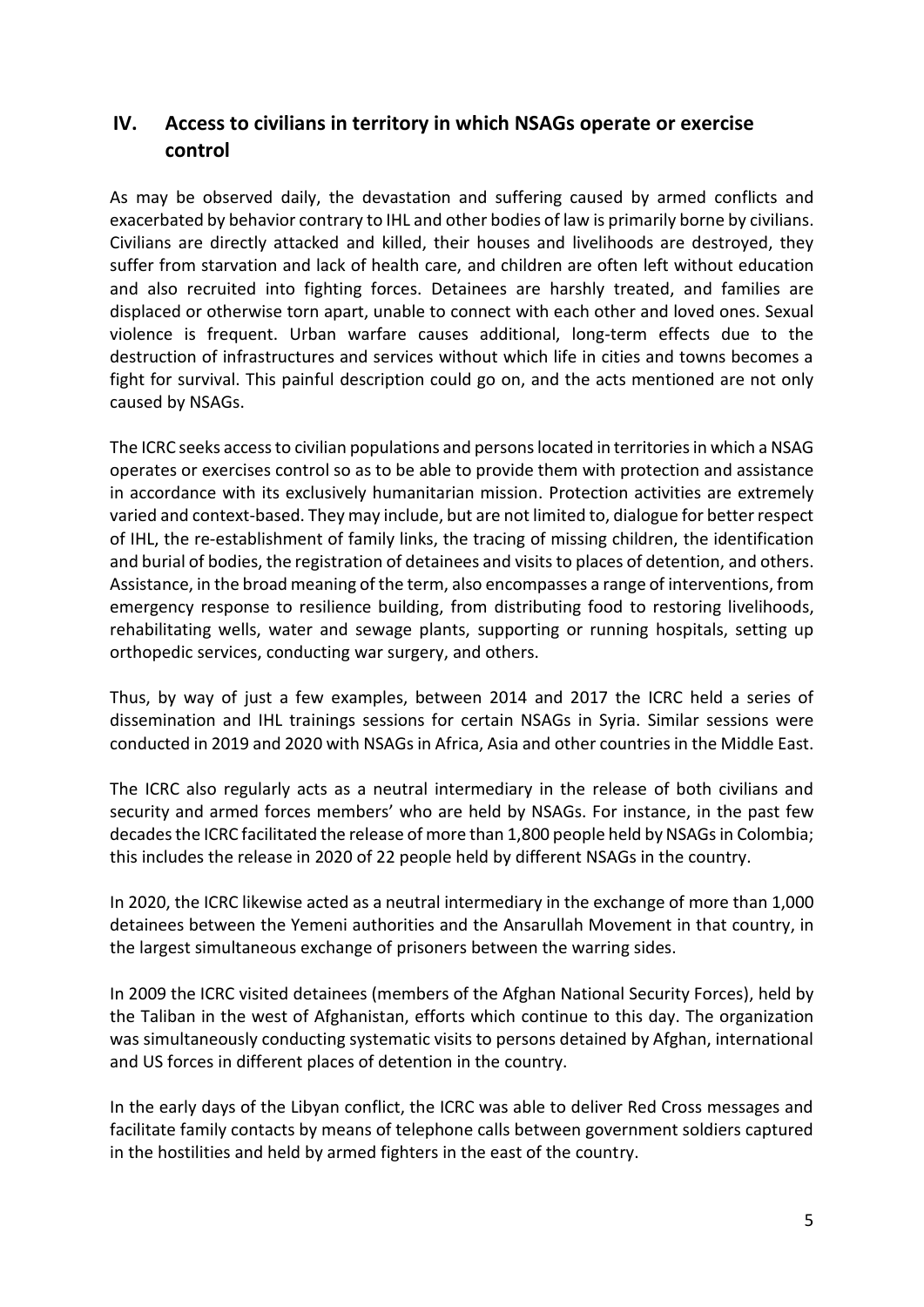Recently, the ICRC and the Norwegian Red Cross started support to medical infrastructure in a province of Afghanistan for people living under NSAG control. This includes the full rehabilitation of a health center (water, electricity, waste management) and its surgical wards, as well as a training program for medical personnel.

In Gaza in 2014, working with the parties, including Hamas, the ICRC helped local farmers whose lands were destroyed by the fighting to get back on their feet by facilitating the clearance of unexploded remnants of war and the releveling of damaged agricultural land.

During the time of the conflict in Nepal (with the Communist Party for Nepal-Maoist), and in the Philippines (with the Moro Islamic Liberation Front), the ICRC was able through a sustained dialogue to contribute to a better understanding and implementation of IHL rules on the conduct of hostilities by these NSAGs. 5

As may be seen from the above, access to territories in which NSAGs operate or which they control enables the ICRC to maintain proximity to people affected by conflict, understand the context, people's needs and local capabilities, ensure effective two-way communication channels and enable participation, as well as inclusive and accessible programs. Access is also crucial to establishing the needs and priorities of affected populations and to devising and putting in place a meaningful and accountable humanitarian response.

The impact of the destruction and damage caused to people in NIACs is direct, meaning that humanitarian action to alleviate the consequences of armed conflict must happen on the ground, close to the populations and persons affected. Where people are located in territories in which NSAGs are operating or exercise control, a dialogue and other forms of engagement with such groups are indispensable to ensuring ICRC access for humanitarian purposes.

### <span id="page-5-0"></span>**V. Acceptance of the ICRC**

**.** 

In order for the ICRC to be granted access to populations and persons living in NSAG-controlled territories, or those in which they operate, an NSAG must understand what the ICRC is, what it does, and trust that its action in favor of people affected by the armed conflict is based exclusively on humanitarian concerns. The establishment of a dialogue with NSAGs serves this crucial purpose as well and is by no means an easy task.

ICRC access and security are based on acceptance, by all sides of a conflict, of its presence and action. An NSAG's understanding and acceptance of the ICRC and its mission - or lack thereof - has direct consequences on the safety and security of ICRC staff in the field. Attacks on humanitarian personnel have been on the rise over the past decades and the number of incidents in which ICRC staff, and that of other humanitarian organizations, have been killed, wounded, or taken hostage, to name just a few, continues to be extremely concerning. Particularly in conflicts and insecure contexts, the ICRC generally strives to achieve, if not

<sup>5</sup> As is well known, the CPN-Maoist have since become part of the Government of Nepal and the MILF has taken up an official role in the local government as a result of the decades-long peace negotiations with the Government of the Philippines.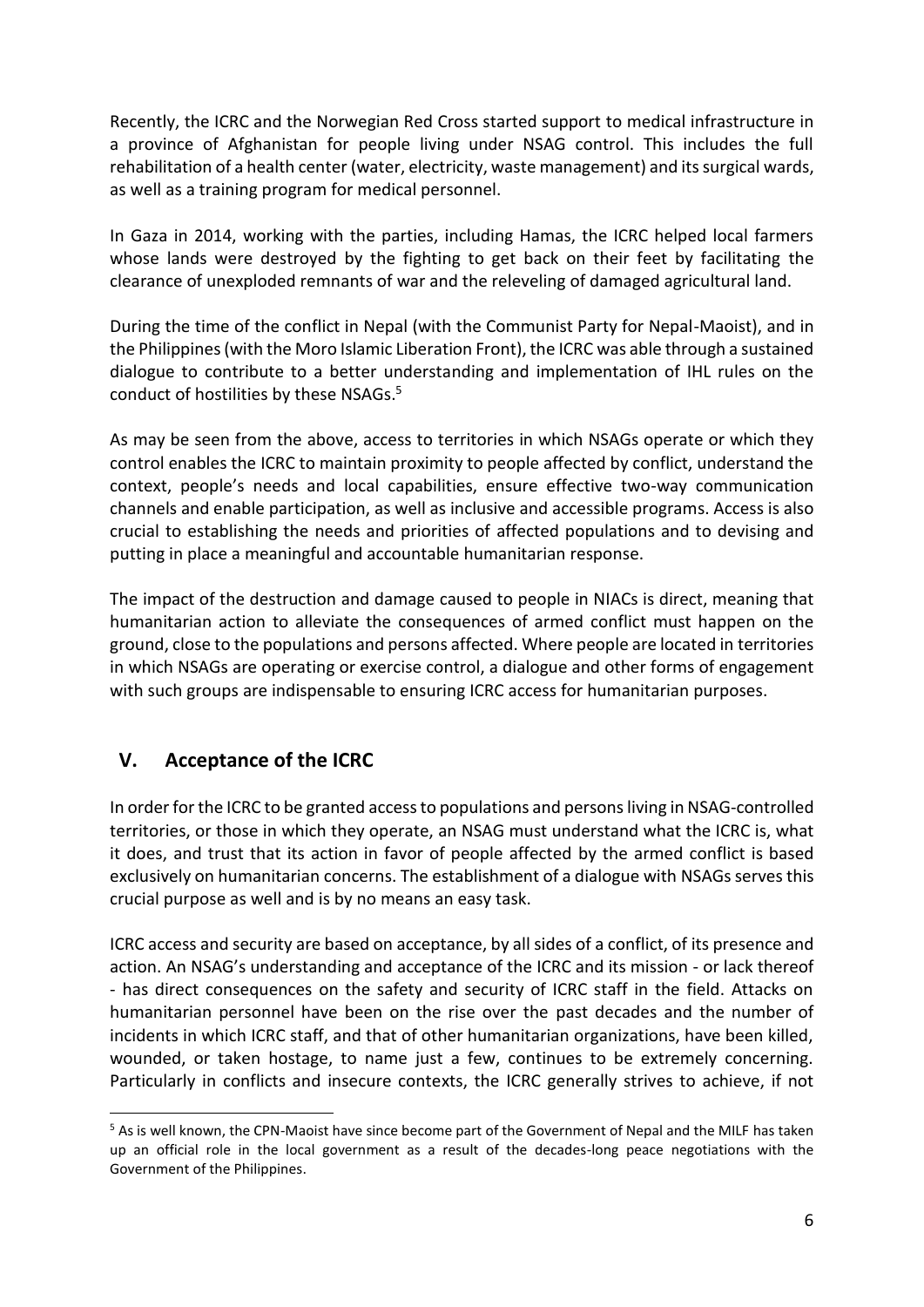acceptance, at least a certain level of tolerance of its work, which translates into avoidance of being rejected and potentially targeted by antagonists. Obtaining the necessary security guarantees for the safe access of ICRC staff on the ground is thus imperative and also requires a constant dialogue and interactions with NSAGs.

A NSAG may, to give but a few examples, not know of the ICRC. It may have an incorrect view of its role, be wary of the reasons for the ICRC's request for access to populations and persons, or be opposed, on a variety of ideological or other bases, to the organization's work. Even when initially gained, an NSAG's understanding and acceptance of the ICRC and its work may on occasion waver due to, for example, internal differences of opinion within a group, or external pressures of different kinds or scope, thus requiring sustained contact and engagement between the ICRC and an NSAG over time.

There is no specific template or formula for initiating or maintaining a dialogue or other forms of interaction with NSAGs, whether for the purposes of ICRC acceptance by a group, or for subsequent access to civilians and other persons in need, as outlined in the previous section. The way in which engagement is sought and sustained will depend on a variety of factors that may also change over time - and can involve different hierarchical levels within a group. Interactions can, for example, take place both directly and/or through intermediaries, orally and/or in writing, in bilateral and/or multilateral meetings, in IHL dissemination or training sessions, in meetings to discuss security guarantees, during visits to places of detention, and in a broader sense can occur indirectly through social media postings.

What must be emphasized is that the organization's interactions with NSAGs are strictly based on the ICRC's Fundamental Principles and are facilitated by confidentiality as its working method.

ICRC acceptance by the parties to an armed conflict, including NSAGs, is largely dependent on the parties' trust that the ICRC operates as an independent, neutral and impartial humanitarian organization. These Fundamental Principles, of long standing, are also the bedrock of the International Red Cross and Red Crescent Movement of which the ICRC is a component. The ICRC's independence from States or non-State actors, including organizations, persons, groups or entities means it has the autonomy it needs to accomplish its exclusively humanitarian task. In accordance with the Fundamental Principle of neutrality, the organization does not take sides in hostilities or engage in controversies of a political, racial, religious or other nature. Impartiality requires that the ICRC not engage in discrimination of any kind and that its work be aimed at relieving the suffering of individuals, guided solely by their needs.

NSAGs, like States parties to a NIAC, are sensitive to the ICRC's adherence to the Fundamental Principles and quick to react when they suspect or perceive - however mistakenly - any deviation therefrom. A dialogue with NSAGs is thus necessary not only to explain, initially, the Fundamental Principles guiding the ICRC's work as a prerequisite to the organizations' acceptance, but to also overcome possible questions in specific cases if and when they later arise.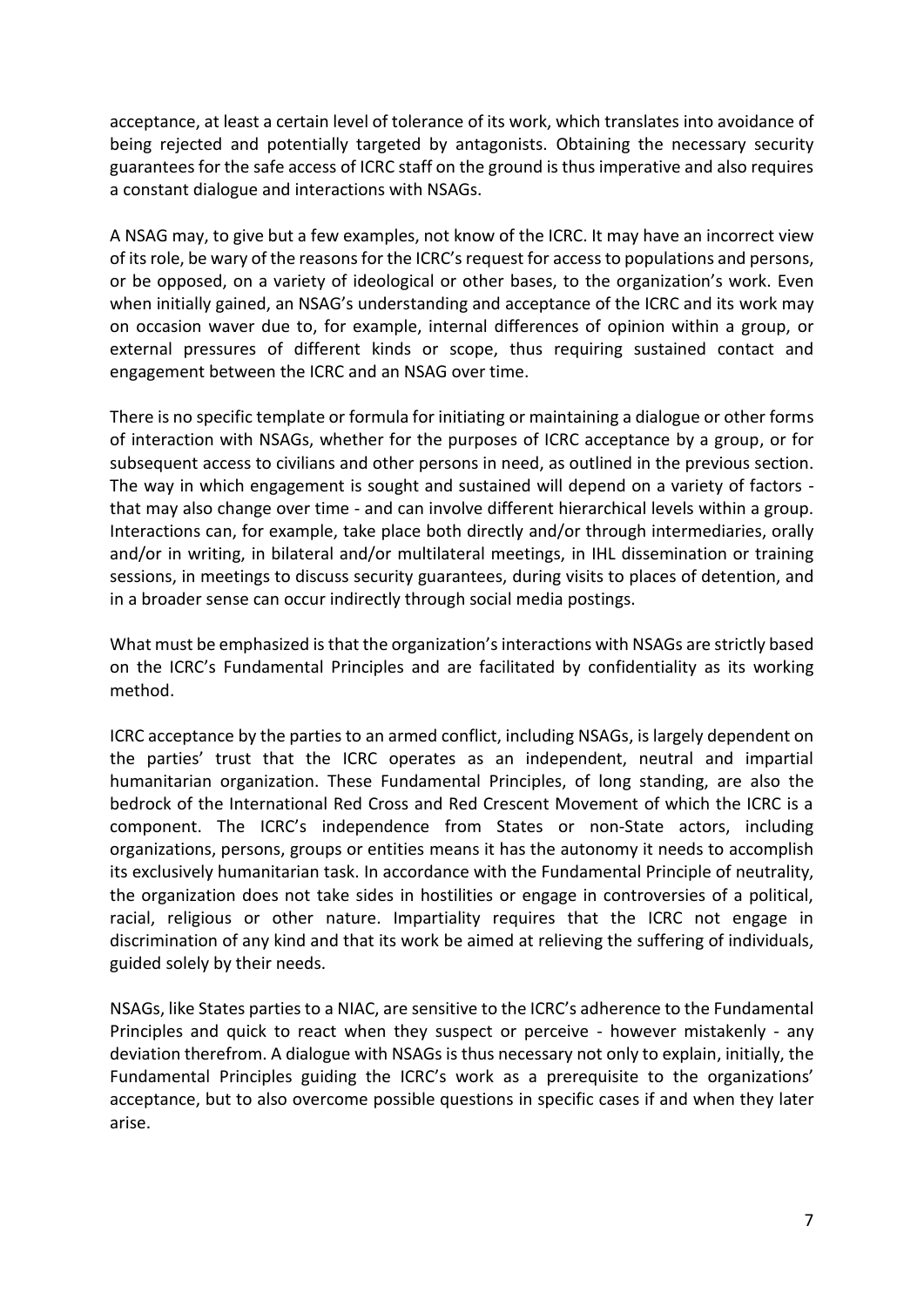Confidentiality as a working method is likewise a hallmark of the ICRC. This method was developed over many decades as a means of facilitating a constructive dialogue with any party to an armed conflict, especially when violations of IHL are involved. ICRC confidentiality is not an aim in itself. It is a way of ensuring that IHL violations are addressed by those responsible as they are happening, rather than after the fact, and serves to create the trust necessary for open exchanges to take place and for ICRC recommendations to be made and acted on. Confidentiality as a working method is complementary to the range of other ways in which domestic and international actors engage with the parties to NIACs.

### <span id="page-7-0"></span>**VI. Influencing behavior, protection dialogue, and respect for IHL**

Alleviating the immediate suffering of persons affected by armed conflict is the driving force of ICRC operations in the field. Another, also aimed at alleviating suffering, is to ensure that the parties to a NIAC, including NSAGs, know, accept, and implement IHL in order to conduct their operations in respect of its rules. ICRC efforts to improve NSAGs' observance of the law can only take place through an adapted and continuous protection dialogue with such groups and those wielding influence upon them. The ICRC's *Roots of Restraint in War* report, published in 2018,<sup>6</sup> identified various sources of influence on NSAG behavior, and suggests that adherence to IHL norms could be promoted through reference to local beliefs, legal traditions, customs and practices that encapsulate similar norms of restraint, or help to convey the sense of such restraint through analogy to them.

It should be emphasized that IHL is the only body of international law that undoubtedly binds NSAGs and thus constitutes a precious normative framework for engagement with non-State parties to a NIAC.

There is, under IHL, equality of rights and obligations of the parties to a NIAC. Both must respect the law as a means of sparing civilians and civilian objects - regardless of whose side of the conflict divide they may be located - from the devastating effects of armed conflict.<sup>7</sup> Both parties must, for example, distinguish between civilians and combatants/fighters in the conduct of hostilities and both must ensure the humane treatment of persons in their power. The main sources of IHL in NIAC: Common article 3 to the 1949 Geneva Conventions and Additional Protocol II thereto of 1977 where applicable, as well as customary IHL, further elaborate what specific behavior is required of NSAGs, as well as States, to give effect to these foundational principles.

The ICRC's protection dialogue and engagement on IHL with NSAGs can take many forms depending, among other things, on the operational context, structure and openness of a group to integrate the law in its operations. Dialogue on the behavior of members of an NSAG and its consequences on the civilian population is the basic form of engaging with a group on IHL. Dissemination sessions and the distribution of relevant materials is another. These may be general in nature or focus on specific issues, such as the protection of the civilian population, the treatment of detainees, or respect for hospitals and schools. Courses,

<sup>6</sup> See note 4 above.

 $7$  There is no equality of rights and obligations of the parties to a NIAC under domestic law, as explained further below.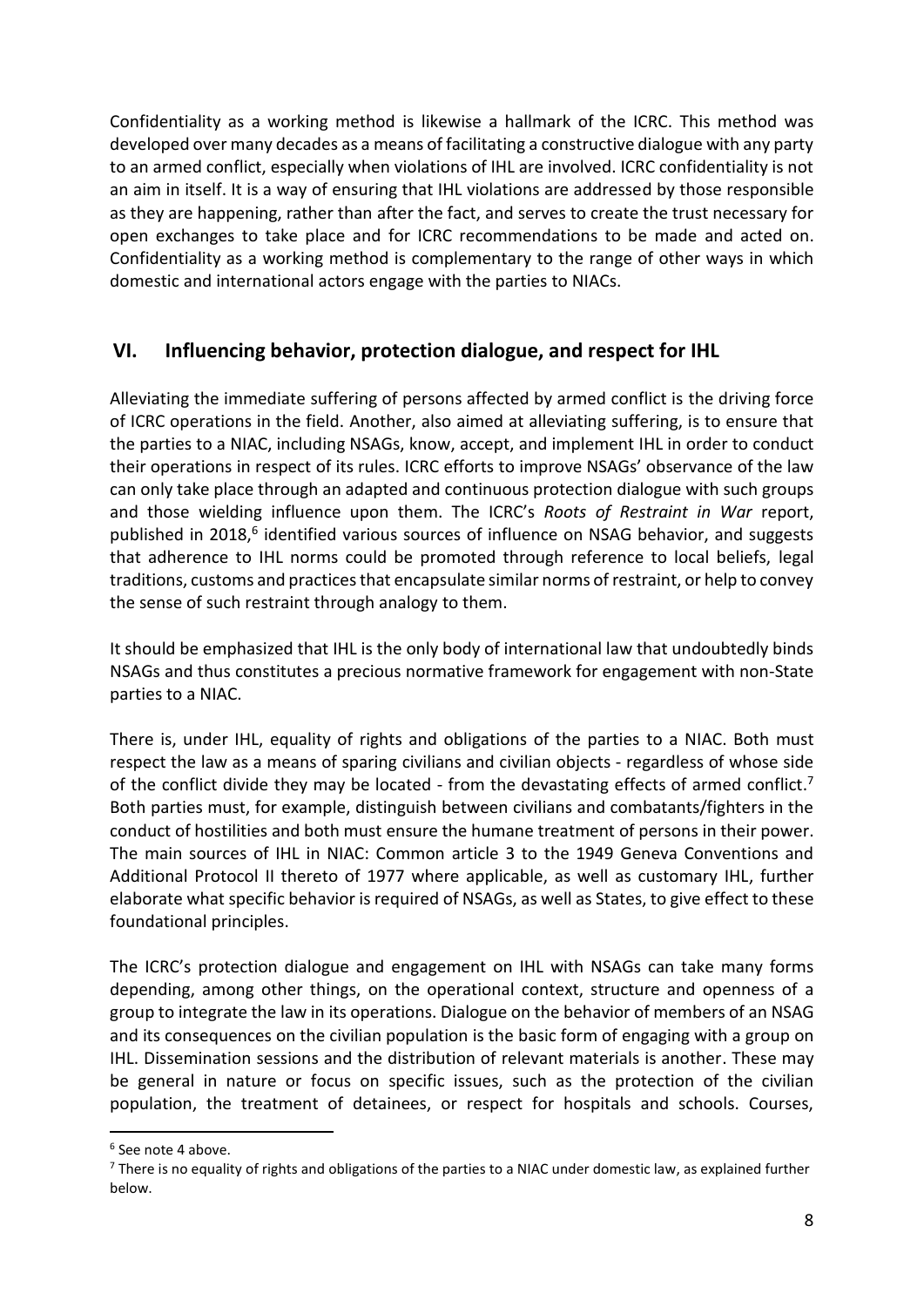workshops and training in IHL may likewise be organized, general or tailored, and will be calibrated as much as possible to the capacity and level of knowledge of the participants.

Adapted engagement on IHL, depending on the specific audience, is necessary. The substance and scope of a dialogue will, similarly, differ depending on the ability of an interlocutor to influence in practice the behavior of a group. Thus, confidential ICRC interventions on protection concerns and possible IHL violations will be submitted to and discussed with the appropriate NSAG hierarchy or leader as the ones having the power to effect change - if there is a will to do so - in accordance with ICRC recommendations.

A dialogue on IHL can also serve to encourage NSAGs to improve respect for IHL rules by integrating them in their doctrines, codes of conduct, disciplinary regulations and other internal normative instruments. NSAGs can likewise be assisted in preparing public commitments to observe IHL in the form of unilateral declarations or deeds of commitment, as well as by means of the special agreements among the parties to a NIAC envisaged in Common Article 3 to the Geneva Conventions.

IHL will be the ICRC's first "port of call" in a legal dialogue aimed at persuading an NSAG to conduct its operations in keeping with the foundational principles and rules of armed conflict. This is not to say that it is the only framework for a dialogue on protection issues given that IHL rules in NIAC are sometimes broad in nature and that certain groups may contest their applicability to themselves. Based on an appreciation of these and other factors the organization may also seek - when necessary for greater impact in terms of protection outcomes - to complement its engagement by reference to local customs, beliefs and traditions, where they overlap with IHL. If and when an IHL-based dialogue is not feasible, the organization's protection outreach may also rely on principles of humanity when deemed appropriate.

#### <span id="page-8-0"></span>**VII. Legal basis for ICRC engagement**

While the proliferation of NIACs and NSAGs is a relatively recent phenomenon, IHL started making provisions for this type of armed conflict as far back as 1949. Common Article 3 in each of the four Geneva Conventions is devoted to "armed conflict not of an international character"<sup>8</sup> , lays down the principle of humane treatment, and contains a list of provisions that "each party to the conflict shall be bound to apply, as a minimum". $9$ 

Common Article 3 also provides the ICRC with an explicit mandate to engage with both sides to a NIAC, and thus NSAGs, by specifying that: "An impartial humanitarian body, such as the

<sup>8</sup> Geneva Conventions I, II, III and IV of 1949, Common Article 3.

<sup>9</sup> By way of reminder, these provisions prohibit, among other things, violence to life, in particular murder, cruel treatment and torture, hostage-taking, outrages upon personal dignity, and the passing of sentences without the application of judicial guarantees. Idem, para 1 (a-d).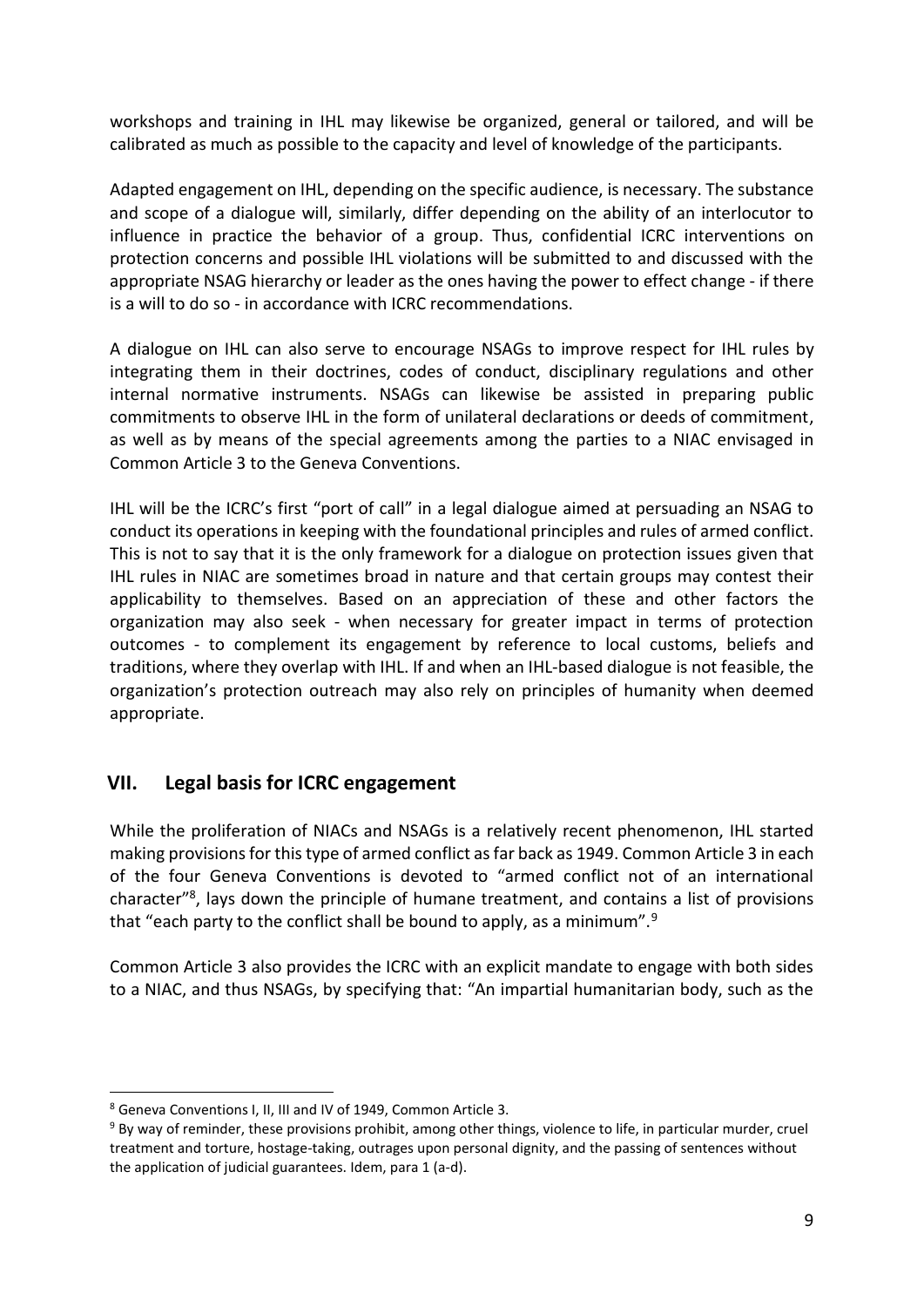International Committee of the Red Cross, may offer its services to the parties to the conflict".<sup>10</sup>

The services are not listed, but it is understood that the offer - which the parties are not legally bound to accept but which the ICRC has a legal right to submit - may pertain to any humanitarian activity aimed at alleviating suffering based on needs on the ground. Some such activities have been already mentioned above. It is also generally accepted that an ICRC offer of services should not be interpreted as an unfriendly act or as unlawful interference in a NIAC, and that it should not be arbitrarily rejected.<sup>11</sup> Such an offer is not and should not be seen as a threat to or a breach of State sovereignty.

Additional Protocol II to the Geneva Conventions of 1977, which is entirely devoted to NIACs, "develops and supplements"<sup>12</sup> Common Article 3, "without modifying its existing conditions of application".<sup>13</sup> An ICRC offer of services may thus be made to NSAGs, and States, involved in the type of NIAC governed by AP II as well.

The application of IHL - and by implication the ICRC's right to offer its services - do "not affect the legal status of the parties to the conflict".<sup>14</sup> This explicit statement in Common Article 3 is intended to allay the possible fears of States that IHL application confers any recognition, status or legitimacy on an NSAG, whether legal or political. Consistent practice has demonstrated that it does not. Moreover, IHL does not limit a State's right to fight NSAGs using all lawful means and does not affect its right to prosecute, try and sentence its adversaries under domestic law for any crimes they may have committed.

It should be noted that an acceptance of an ICRC offer of services by an NSAG can only come about as a result of dialogue with the group. ICRC action pursuant to the mandate provided for in Common Article 3 thus also requires engagement with NSAGs. As mentioned, a dialogue does not confer legitimacy of any kind on NSAGs. On the contrary, it serves to influence and persuade them to "do the right thing", i.e. to better respect the law as a means of protecting civilians and helping to alleviate their suffering.

#### <span id="page-9-0"></span>**VIII. Current challenges to engagement with NSAGs**

In the last 20 years or so the world first saw the launching of the so-called "global war on terrorism" - a concept to which the ICRC did not subscribe<sup>15</sup> - and, more recently, an everexpanding web of legal and other measures taken by States to deal with NSAGs designated as "terrorist" and/or included on sanctions lists at the international, regional and domestic level.

<sup>&</sup>lt;sup>10</sup> Idem, para 2. This is also known as the ICRC's treaty-based right of humanitarian initiative pursuant to Common Article 3. The organization also has a right of humanitarian initiative under the Statutes of the International Red Cross and Red Crescent Movement (Article 5(3)), which it may rely on to offer humanitarian services in situations of violence below the threshold of a NIAC.

<sup>&</sup>lt;sup>11</sup> See ICRC Commentary on the First Geneva Convention, Common Article 3, 2016, paras 832-840.

<sup>&</sup>lt;sup>12</sup> Additional Protocol II of 1977 to the Four Geneva Conventions of 1949, Article 1(1).

 $13$  Idem.

<sup>&</sup>lt;sup>14</sup> Geneva Conventions I, II, III and IV of 1949, Common Article 3, para 2.

<sup>&</sup>lt;sup>15</sup> IHL and the Challenges of Contemporary Armed Conflicts, ICRC Report, 2007, p. 7, available at:

https://www.icrc.org/en/doc/assets/files/other/ihl-challenges-30th-international-conference-eng.pdf.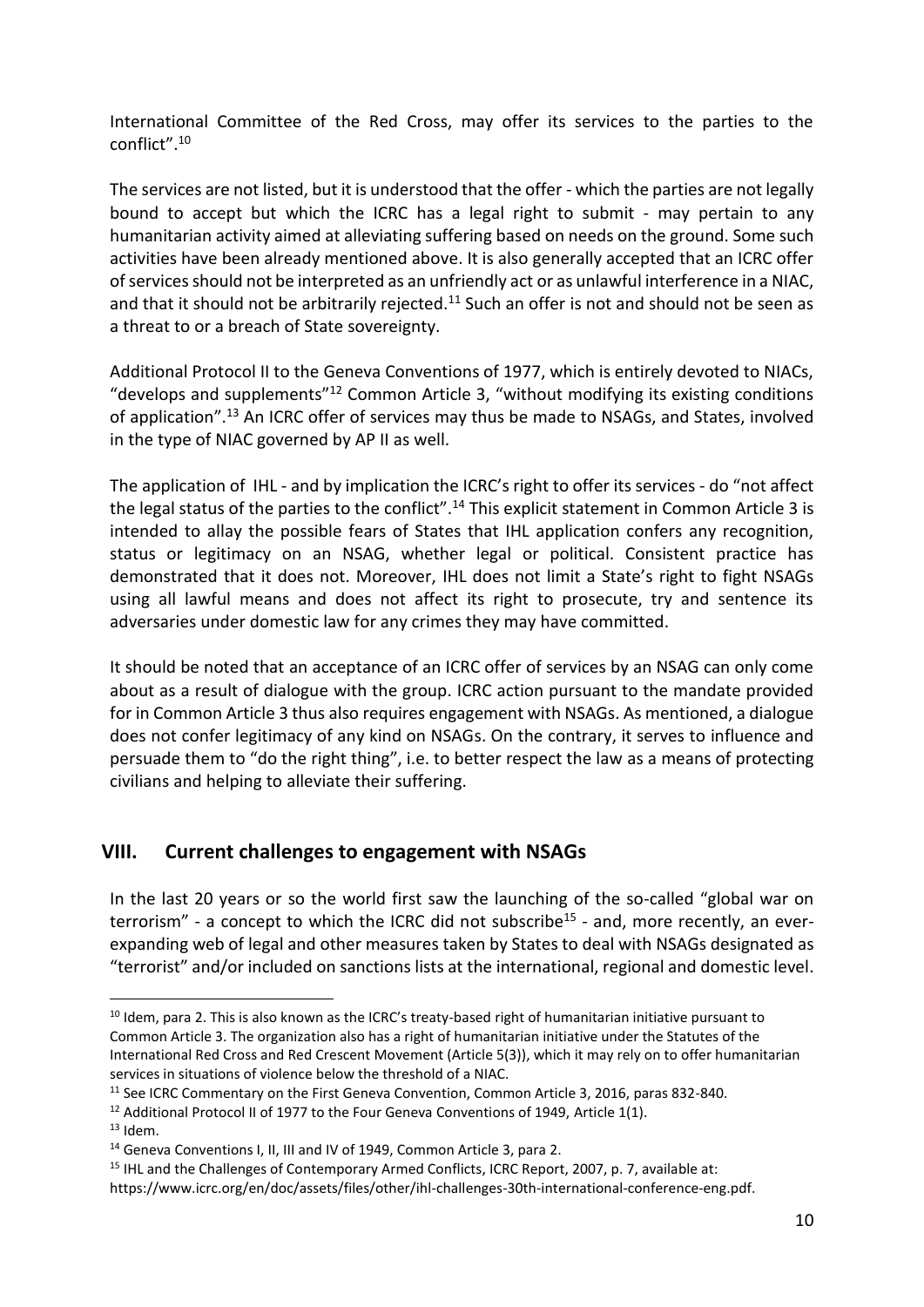While States undoubtedly have a right and duty to protect the safety and well-being of their populations, it is by now recognized that the fight against NSAGs involved in terrorism and/or deemed to constitute a threat to international peace and security has in some instances had the effect of shrinking the space for humanitarian action, to the detriment of civilians and other persons in need who are suffering the effects of NIACs.

It must be recalled that an NSAG is deemed a party to a NIAC based solely on whether it factually fulfills the organizational criterion mentioned earlier. No other considerations, such as a group's motives for waging war or what it is called by States or others play a part. IHL speaks only of the "parties" to a NIAC, non-State and State, because the goal of this body of law is not to determine the justness or reasons for the use of force by any side; it is solely to prevent or limit suffering by obliging the parties to provide, or allow the provision of protection and assistance to persons regardless of where they may find themselves.

The designation of many NSAGs as "terrorists" or as "listed entities" under an array of international and regional instruments, as well as under the domestic law of States, poses a risk to those who engage with such groups - even for humanitarian reasons - with potentially grave legal and other consequences. Thus, the regular activities of the ICRC, such as engaging with NSAGs or "listed entities" for the purpose of distributing food assistance to civilians living in territory under their control, visiting detainees designated as "terrorists", or conducting training sessions so that groups may better respect IHL, could fall afoul of certain States' criminal laws due to the vague wording of existing or new criminal offenses prohibiting "services" or "support to" terrorism or to sanctions lists.

Aside from a risk of criminal sanctions against staff, the ICRC (and other humanitarian organizations) are also potentially exposed to the ambit of international or domestic sanctions regimes established to prevent contact with "listed" groups. Restrictive "anti-terrorist" and "sanctions" funding clauses in donor agreements may also have the effect of limiting humanitarian action both directly in terms of its scope, and also by creating legal insecurity due to which humanitarian organizations may be reluctant to act when needed.

Some of the anti-terrorism measures or sanctions regulations mentioned above would have the effect of circumscribing humanitarian activities in a way that would be incompatible with the letter and spirit of IHL and the Fundamental Principles binding the ICRC and the other components of the International Red Cross and Red Crescent Movement. Pursuant to the Principle of impartiality, to give but one example, the ICRC may not discriminate among persons and is bound to "relieve the suffering of individuals (…) guided solely by their needs, and to give priority to the most urgent cases of distress". The ICRC's medical assistance to the victims of a NIAC on all sides of a NIAC could be rendered difficult based on a strict reading of some of the anti-terrorism instruments. It could imply, for instance, that medical services to persons rendered *hors de combat* by wounds or sickness, as well as to other persons under the control of an NSAG designated as "terrorist" could be prohibited as they may be considered as support or services to "terrorism". This is a result that erases the concept of humanity and contradicts the very idea behind the creation of the ICRC over 150 years ago.

There is, fortunately, an increased acknowledgment in the international community and among certain States that ways should be found to exempt impartial humanitarian action from